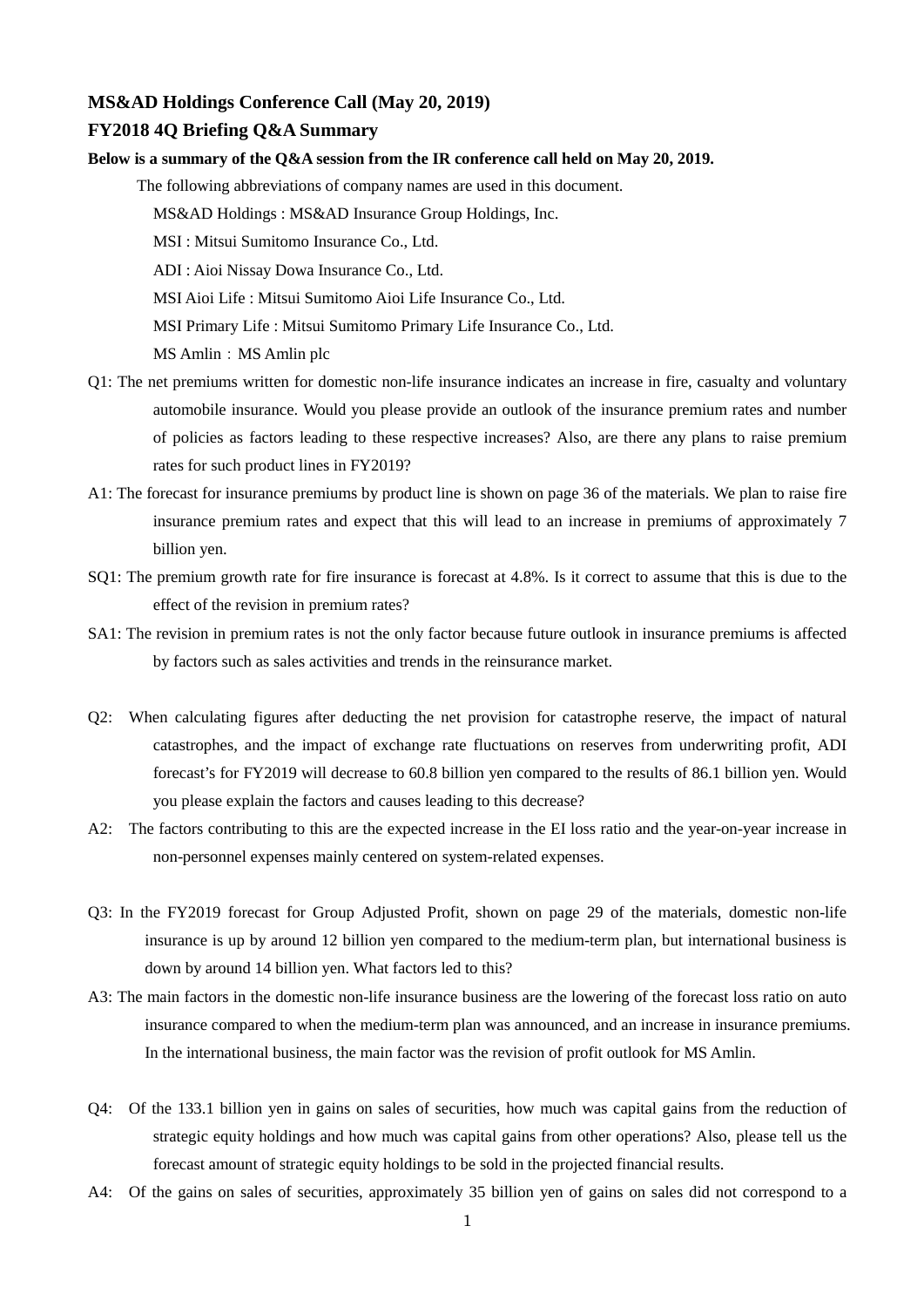reduction in strategic equity holdings. We expect to reduce the amount of strategic equity holdings by just over 100 billion yen in total for the two companies from next fiscal year.

- SQ4-1: Is it correct to believe that you have increased the amount you plan to reduce compared to when the medium-term plan was announced last year?
- SA4-1: The figures announced last year were incorporated into the plan, and there is no change in the policy of aiming to sell just over 100 billion yen annually.
- SQ4-2: Is it correct to understand that the amount of the reduction in strategic equity holdings incorporated into the plan has also been increased?
- SQ4-2: That is correct.
- Q5: MSI Aioi Life's annualized premiums of new policies in FY2019, shown on page 33 of the materials, indicates substantial decline. Please describe the underlying sales plans for corporate insurance and executive insurance. If sales exceed the forecast, will income be lowered due to the cost of acquiring new policies?
- A5: Due to the impact of suspension of sales and the introduction of new tax rules, a decrease of approximately 30% is expected on a new policy AAP basis (operating insurance premiums). The pillars of profit for MSI Aioi Life are income guarantee insurance in the first sector insurance market and medical insurance in the third sector insurance market, and because of this we do not believe the reduction in premiums from corporate executive insurance will have a significant impact on profit.
- Q6: What factors led to the forecast for a decrease in income at MSI Primary Life?
- A6: The factors that led to the forecast for a decrease in income at MSI Primary Life were an increase in the weighting of products with a high policy reserve burden in the first year of the policy resulting from a change in the product mix being sold, and a decrease in revenue from variable products as the amount of policies in force has gradually decreased for variable products.
- SQ6: In contrast to the financial accounting income of domestic life insurance subsidiaries decreasing by 4.3 billion yen, Group Adjusted Profit of domestic life insurance operations only decreased by 2.6 billion yen. What factors led to this?
- SA6: Group Adjusted Profit of MSI Primary Life is the same as financial accounting income. Therefore, the difference is due to MSI Aioi Life. MSI Aioi Life adjusts for the handling of a contingency reserve and a reserve for price fluctuation when calculating Group Adjusted Profit, and purchase differences also arise.
- Q7: MS Amlin's profit forecast for FY2019 is forecast to be substantially lower than what was released in May 2018. When will it achieve the targets of the medium-term management plan? Please describe the factors that caused the delay in profit recovery.
- A7: The reserve ratio for outstanding claims reserves is higher than we anticipated, but we believe this will be resolved once several years have elapsed. At present, we are reviewing and discussing MS Amlin's business strategy and cost structure. I apologize, but I will refrain from disclosing the forecast of the specific timing.
- SQ7: You began improving portfolio from around the  $2<sup>nd</sup>$  half of FY2017 and I thought you would be able to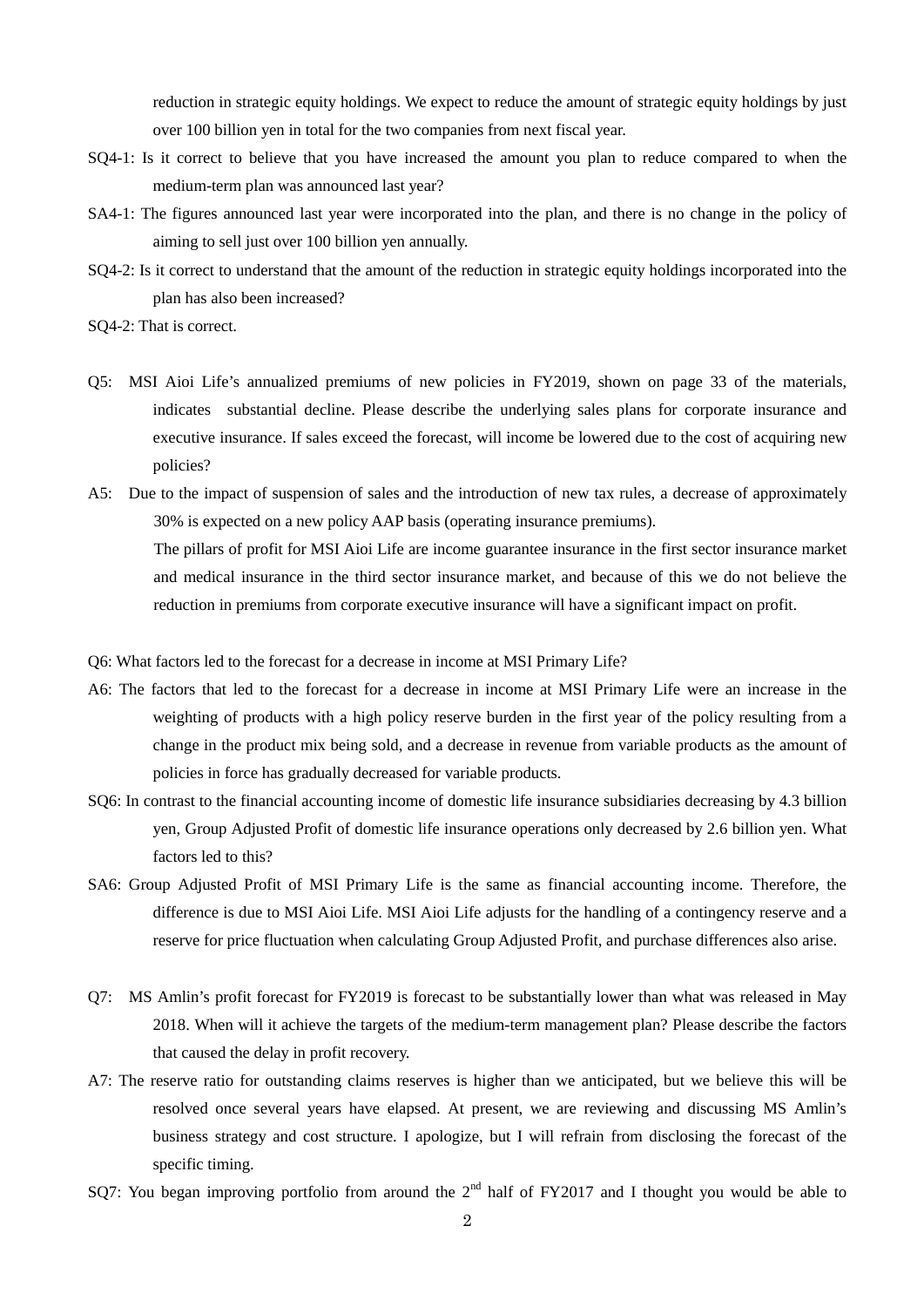reverse outstanding claims reserves at least from around the middle of FY2019. Why is it taking so long?

- SA7: MS Amlin commenced initiatives to improve profitability a year ago, and although the loss ratio for non-catastrophe lines is improving, Lloyd's as a whole has not improved to that extent. Since the stricter regulation since last year applies to Lloyd's as a whole, it has been necessary to lower the loss ratio not only for MS Amlin but also for Lloyd's as a whole in order to reverse outstanding claims reserves. Considering this, I think it will take a little more time until we are able to reverse outstanding claims reserves.
- Q8: What specific indicators are improving in relation to non-catastrophe lines at MS Amlin? Can we understand that there is room for further improvement?
- A8: The EI loss ratio for non-catastrophe lines has improved by 10.6 points from 76.4% in FY2017 to 65.8% in FY2018. We will continue our efforts for further improvement.
- Q9: Please explain the factors behind profit fluctuations of MS Amlin shown on page 38 of the materials. Net income in FY2019 was forecast to be 220 million pounds according to the materials from May last year, but this time it is 43 million pounds. Looking at the difference, it appears that the forecast for two years of earned premiums, indicated by the sum of (1) and (7) shown in the chart, had projected an increase of 38 million pounds, but is now projected to be a decrease of 113 million pounds, which has had a large impact on net income. Please describe the backdrop to this significant change in the forecast, and whether there is still an opportunity to secure the top line from FY2020 onwards in a way that was initially forecast.
- A9: One reason for the change to the forecast is that we are focusing on profitability and we have adopted a policy of being disciplined in underwriting, and externally transferred runoff portfolios with low profitability. In addition, as part of the Lloyd's policy, the overall tightening in FY2019 also contributed to the decline. However, we have adopted a policy focused on profitability, so the loss ratio should be improving. Therefore, although the top line has admittedly decreased compared to the initial plan, we would like to improve the loss ratio and create an appropriate growth strategy. We expect to achieve growth in the future because market conditions are also changing gradually.
- Q10: Do you have a degree of confidence in the profits and loss of MS Amlin in this plan after excluding large variations such as natural catastrophes, or do you still feel some risk in profits and loss other than natural catastrophes?
- A10: It is very difficult to forecast natural catastrophes and the investment market, so we think it depends on these environments. However, with regard to non-catastrophe lines, the loss ratio is being steadily lowered, while we obviously think we still need to make further improvements. We have also been able to cut costs well. The improvements in general losses and cost reductions that form the basis for this have been improving steadily. Therefore, we recognize that our basic earning power is enhancing, although our profit may fluctuate if there are natural catastrophes or sudden large losses.
- Q11: What are the reasons for earned premiums being forecast to decrease at MS Amlin this fiscal year?
- A11: One reason is that we are conducting underwriting more strictly in our efforts to improve profits and loss.